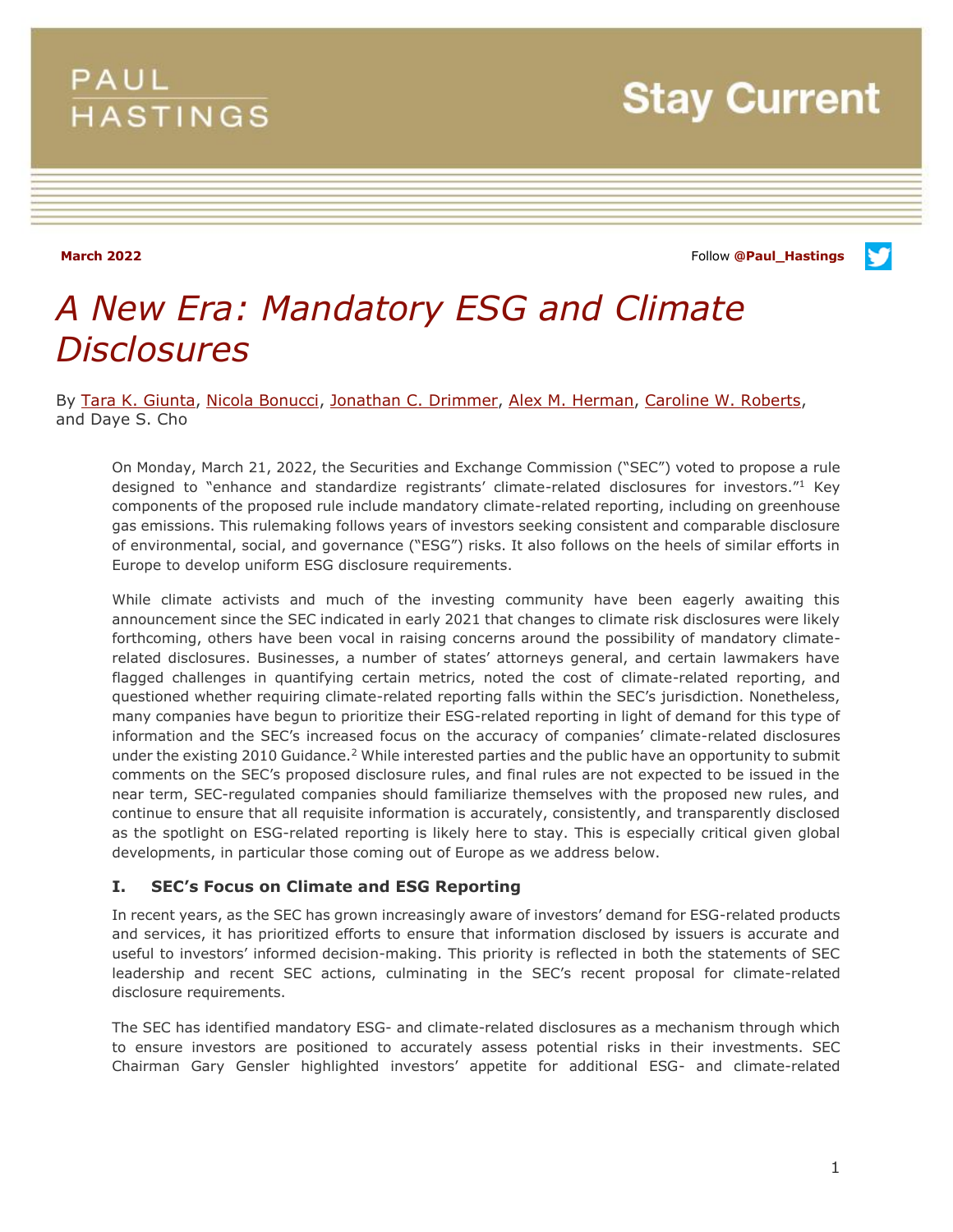disclosures, stating that "[w]hen it comes to climate risk disclosures, investors are raising their hands and asking regulators for more."<sup>3</sup>

Despite hesitations from some within the Commission, the SEC's Division of Examination has become increasingly active in the ESG space, and its priorities for 2020 and 2021 included a focus on the accuracy and adequacy of ESG disclosures, particularly in relation to products widely available to investors.<sup>4</sup> In line with this priority, in March 2021, the SEC established a Climate and ESG Task Force in the Division of Enforcement (the "Task Force") to identify ESG-related misconduct under existing 2010 Climate Guidance.<sup>5</sup> The Task Force's mission is to "proactively identify ESG-related misconduct" through use of data analysis, and it is focused on identifying material gaps or misstatements in issuers' disclosures, particularly with regard to climate risks. It will simultaneously analyze disclosure and compliance issues relating to investment advisors' and funds' ESG strategies. In April 2021, the Division of Examinations also released a Risk Alert that sheds light on the Division's areas of focus in reviewing financial firms' ESG practices, further underscoring its emphasis on ensuring sufficiently fulsome and accurate disclosures.<sup>6</sup>

In February 2021, then Acting Chair Allison Herren Lee directed the SEC's Division of Corporation Finance to "enhance its focus on climate-related disclosure in public company filings."7 Gensler subsequently reiterated that SEC staff was developing mandatory climate risk disclosure rules, and has consistently indicated that disclosures should be consistent, comparable, and sufficiently detailed to be useful in making an investment decision.

However, others within the SEC have lingering concerns regarding mandatory ESG-related reporting requirements. Commissioner Peirce has publicly objected to a "new SEC disclosure framework for ESG information" as "our existing securities disclosure framework is very good at handling all types of material information."<sup>8</sup> She has specifically raised concerns about the SEC's jurisdiction and around the cost of requiring disclosures under a single global set of ESG metrics, noting that ESG factors continue to evolve and are not readily comparable across companies and industries.<sup>9</sup>

While the SEC has been steadily moving towards new rules requiring that all public companies disclose certain ESG- and climate-related disclosures, SEC commissioners have also reportedly struggled to determine the scope of reporting requirements, resulting in a delay in the release of the proposed disclosure requirements until March 21, 2022.<sup>10</sup>

### **II. Prioritization of Climate-Related Reporting Globally**

The SEC's recent proposed rule requiring standardized climate-related disclosures aligns in many ways with similar proposals made across Europe. While there are a number of existing voluntary frameworks and certain stock exchanges set climate-related requirements, efforts are underway to consolidate and streamline climate-related reporting requirements.

In November 2021, the International Financial Reporting Standards ("IFRS") Foundation, which develops globally accepted reporting standards, announced the formation of the International Sustainability Standards Board ("ISSB").<sup>11</sup> The ISSB will seek to develop sustainability disclosure standards that provide consistent reporting standards to satisfy investors' call for "high quality, transparent, reliable and comparable reporting" on climate and ESG. ISSB seeks to deliver a "comprehensive global baseline of sustainability-related disclosure standards that provide investors and other capital market participants with information about companies' sustainability-related risks and opportunities to help them make informed decisions." ISSB will build on existing initiatives, including the Task Force for Climate-related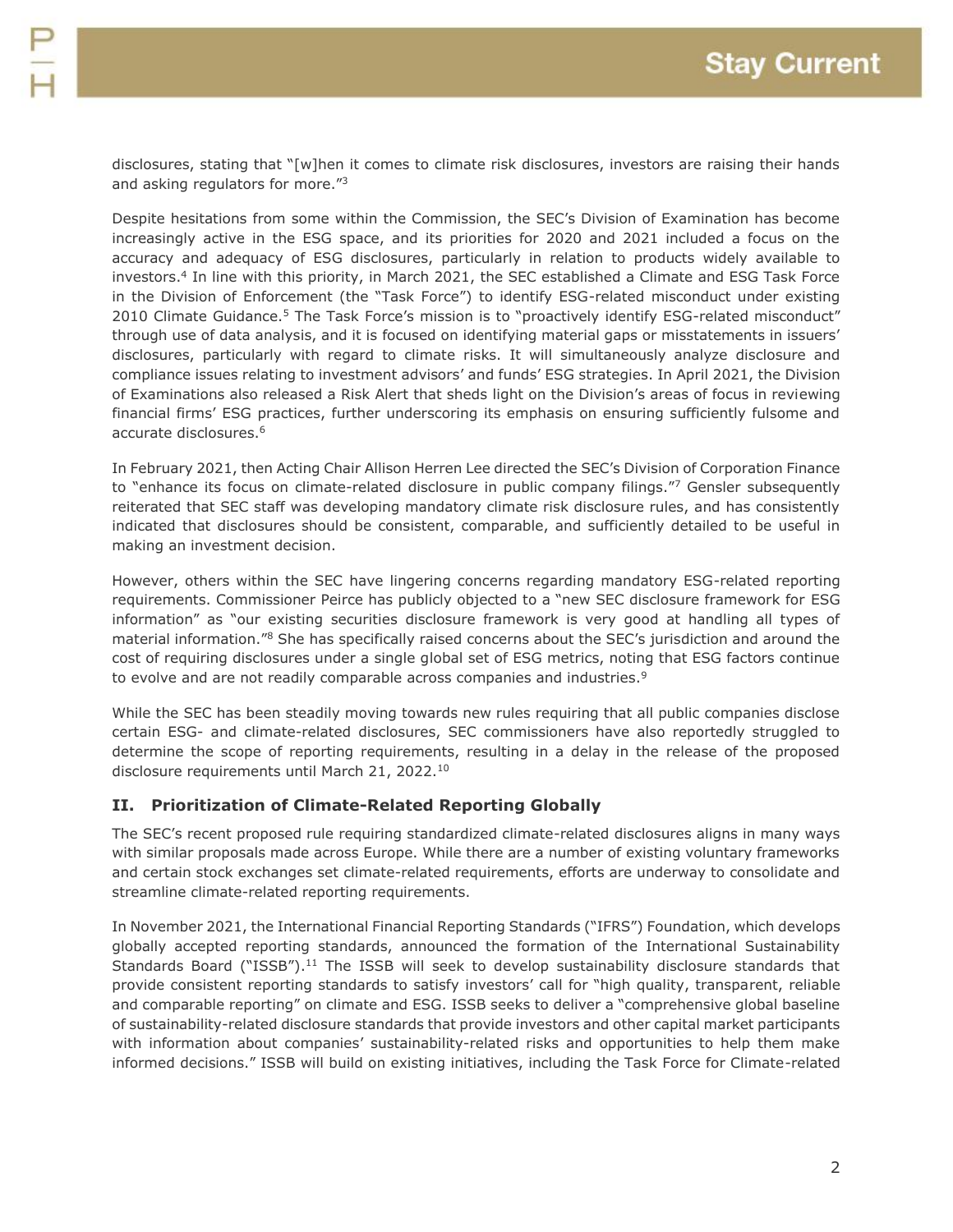Disclosures. ISSB is focusing at the outset on climate matters, and expects to submit proposed standards for feedback in 2022.<sup>12</sup>

In April 2021, the EU released its Corporate Sustainability Reporting Directive proposal ("CSRD"), replacing the Non-Financial Reporting Directive ("NFRD"), in order to both provide investors with relevant ESG-related information and meet the requirements under the Sustainable Finance Disclosure Regulation. In February 2022, the European Council agreed to the European Commission's proposal which revises the NFRD to require: (1) an extension of the scope to all large companies and companies listed on a regulated market (except micro-companies); (2) a certification requirement for sustainability reporting; (3) more detailed and standardized requirements on the information to be published by companies; and (4) improved accessibility of information, by requiring its publication in a dedicated section of company management reports. Through these changes, European authorities are seeking to increase company accountability, prevent divergent national standards, and ease the transition to a sustainable economy.<sup>13</sup>

On February 23, 2022, the European Commission published a draft directive on "Corporate Sustainability Due Diligence" (the "Draft Directive").<sup>14</sup> Similar to the SEC's efforts, the European Commission sought to standardize rules to establish "a corporate sustainability due diligence duty to address negative human rights and environmental impacts." Under the proposal, large European Union companies are required to develop due diligence policies, identify actual or potential adverse human rights and environmental impacts, prevent or mitigate such impacts, establish a grievance mechanism, monitor the effectiveness of these efforts, and disclose their due diligence. These requirements apply not only to the company's operations, but also their subsidiaries' operations, and the value chains of their established business relationships. Moreover, these requirements apply to companies incorporated outside the European Union with a net EU turnover of more than EUR 150 million or with an EU turnover of more than EUR 40 million where at least 50 percent of the net worldwide turnover was generated in a high impact sector. The goal of these enhanced requirements is to level the playing field, provide transparency to both consumers and investors, and further limit adverse environmental impacts. Further approvals are required before the Draft Directive is formally adopted.<sup>15</sup>

As the global trend towards mandatory standardized ESG-reporting has progressed, companies have protested that data collection can be challenging, and that certain climate-related metrics are difficult to accurately quantify and reflect via traditional accounting. Though concerns around mandatory ESG reporting requirements persist, the SEC's newest corporate disclosure rules align in many ways with similar efforts occurring across the globe.

#### **III. SEC's Climate Disclosure Rules**

On Monday, March 21, 2022, the SEC released significant proposed climate change disclosure requirements.<sup>16</sup> Under the SEC's proposed rule, registrants would be required to provide certain climaterelated information in their registration statements and annual reports. The proposed rules will affect both domestic registrants and foreign private issuers.

The proposal puts forth three significant changes: (1) companies would be required to disclose climaterelated risks that are reasonably likely to have a material impact on their business, results of operations, or financial condition; (2) companies would be required to include certain climate-related financial metrics and narrative in their audited financial statements; and (3) companies would be required to disclose their greenhouse gas emissions, including, in certain cases, "Scope 3" emissions.

Required disclosures include: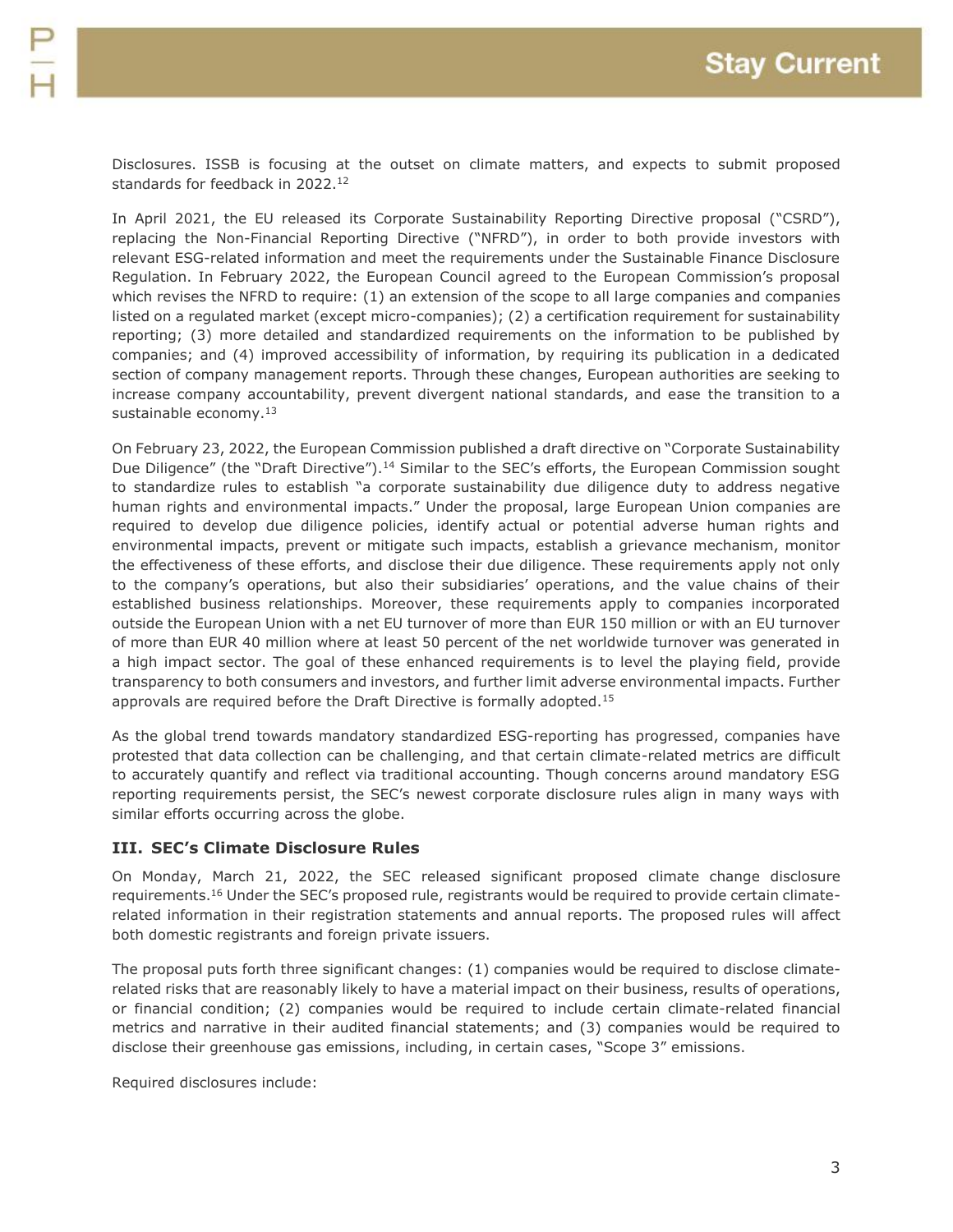#### *Details regarding how climate-related risks have had or are likely to have a material impact on the company's business or consolidated financial statements, which may manifest over the short-, medium-, or long-term.*

- These disclosure requirements focus on material impacts, or instances where there is a "substantial likelihood that a reasonable investor would consider it important when determining whether to buy or sell securities or how to vote." Companies would therefore be required to disclose any climate-related risks reasonably likely to have an actual or potential negative material impact on their business or consolidated financial statements, business operations, or value chains (upstream and downstream activities).
	- Under the proposal, "upstream activities" include activities by a party other than the company related to the early stage production of goods and services, for instance, materials sourcing, materials processing, and supplier activities. In contrast, "downstream activities" include activities by another entity related to finishing or delivering the product, or providing a service to the end user.
- The proposed rule is far reaching, and includes both physical risks—or issues arising from the physical impacts of climate change—and risks that arise due to the global transition to a less carbon intensive economy, including costs attributable to changes in governing laws and shifts in demand for certain products. The proposed rules call for significant disclosure of detail, requiring companies to specify whether an identified climate-related risk is a physical or transition risk. In the case of physical risks, companies must describe the nature of the risk, including the location of the properties, processes, or operations subject to the physical risk. For transition risks, details must be provided regarding whether the risk is due to regulatory, technological, market, liability, reputational, or other transition-related factors.
- The SEC did not define the meaning of short-, medium-, or long-term time horizons. While this grants companies flexibility, it also creates potential uncertainty around how to best define time horizons.

#### *How identified climate-related risks have affected or are likely to affect the company's strategy, business model, and outlook.*

- Companies must describe physical and transition risks and the impact of such risks on their operations, including the types and locations of operations, products or services, suppliers and other parties in their value chain, activities to mitigate or adapt to climate-related risks, including adoption of new technologies or processes, expenditure for research and development, and any other significant changes or impacts. Companies must then convey whether the identified impacts were incorporated into their business strategy, financial planning, and/or capital allocation.
- **The proposed rules also require the company to provide a narrative describing whether and how any of its identified climate-related risks, including any financial statement metrics disclosed pursuant to proposed changes to Regulation S-X discussed in more detail below, have affected or are reasonably likely to affect its consolidated financial statements.**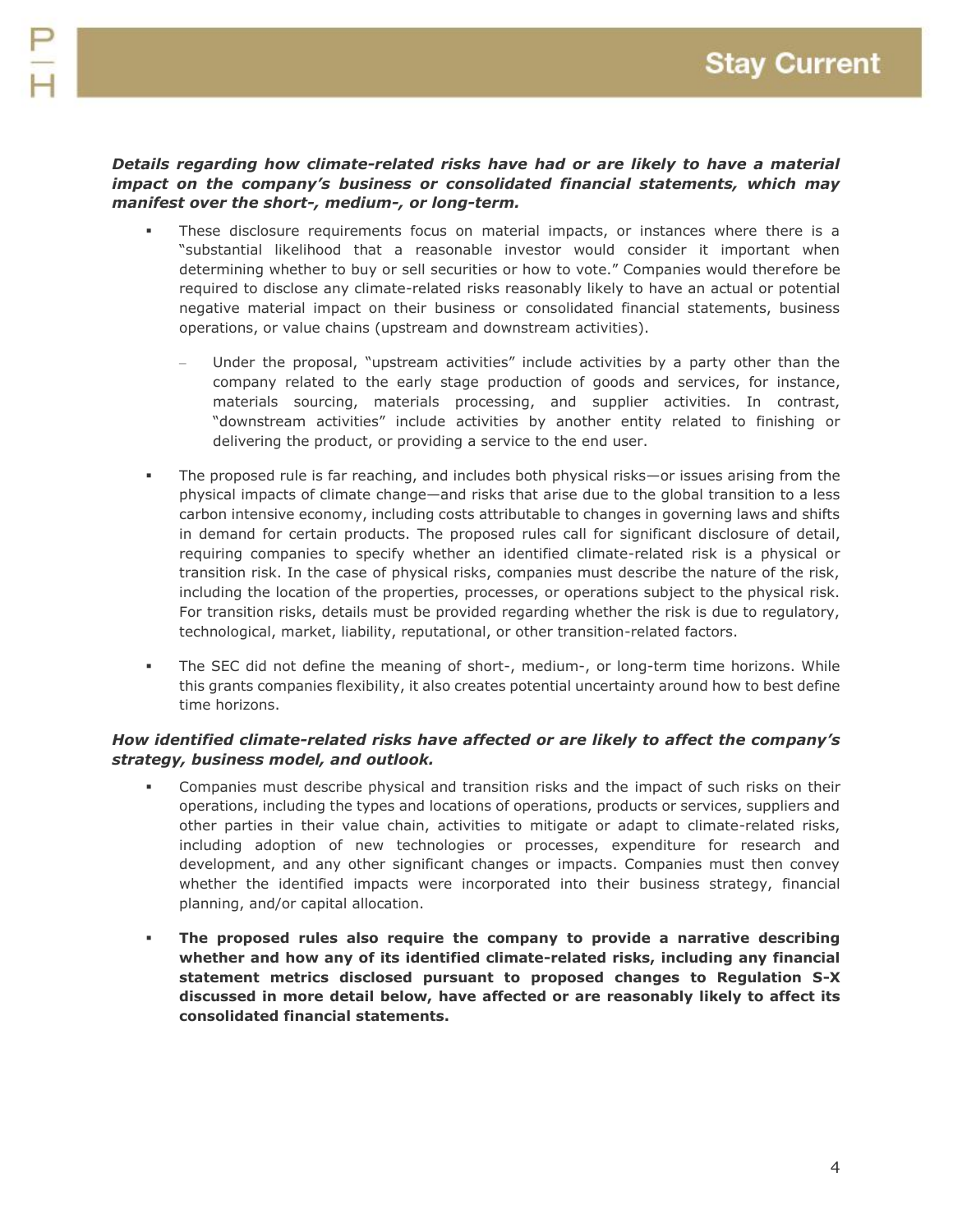- 
- If, as part of its net emissions reduction strategy, a company uses carbon offsets or renewable energy credits or certificates ("RECs"), the proposed rules would require it to disclose the role that carbon offsets or RECs play in its climate-related business strategy.
- Some companies may use an internal carbon price—the estimated cost of carbon emissions used internally within an organization—when assessing climate-related factors. If it does so, it must disclose the price and describe how it uses its disclosed internal carbon price to evaluate and manage climate-related risks.
- To the extent that the company uses analytical tools such as scenario analysis—the process for identifying and assessing a potential range of outcomes of future events under conditions of uncertainty—the proposed rules would require a description of those analytical tools, including the assumptions and methods used.

#### *A description of the company's processes for identifying, assessing, and managing climate-related risks and whether any such processes are integrated into the company's overall risk management system or processes.*

- When describing the processes for identifying and assessing climate-related risks, companies are required to disclose details around how they determine the relative significance of climaterelated risks as compared to other risks, how they consider regulatory requirements in identifying risks, how qualitative factors such as shifts in customer preferences and technological changes are accounted for, and how they determine the materiality of climaterelated risks, including assessment of the potential size and scope of any identified climaterelated risk.
- Companies should also discuss how they decided to prioritize addressing climate-related risks and whether to mitigate, accept, or adapt to a particular risk. Companies will also be expected to disclose whether and how climate-related risks are integrated into the company's overall risk management system or processes.
- If a company has adopted a transition plan to mitigate or adapt to climate-related risks, the plan must be described, including the relevant metrics and targets used to identify and manage physical and transition risks. Companies with transition plans should discuss how they plan to mitigate or adapt to any identified transition risks, including relevant laws and changing demands.

#### *The oversight and governance of climate-related risks by the company's board and management.*

- In relation to the board, and similar to the Draft Directive, the SEC's proposal would require that companies identify board members or board committees responsible for oversight of climate-related risks and their climate-related risk expertise. Disclosures should also include how the board is informed as to such risks, whether the board considers climate-related risks as part of its business strategy, risk management, and financial oversight role, and how the board sets climate-related targets and oversees progress against those targets or goals.
- Likewise, companies are required to disclose information about management's role in this process, including who is responsible for assessing and managing climate-related risks and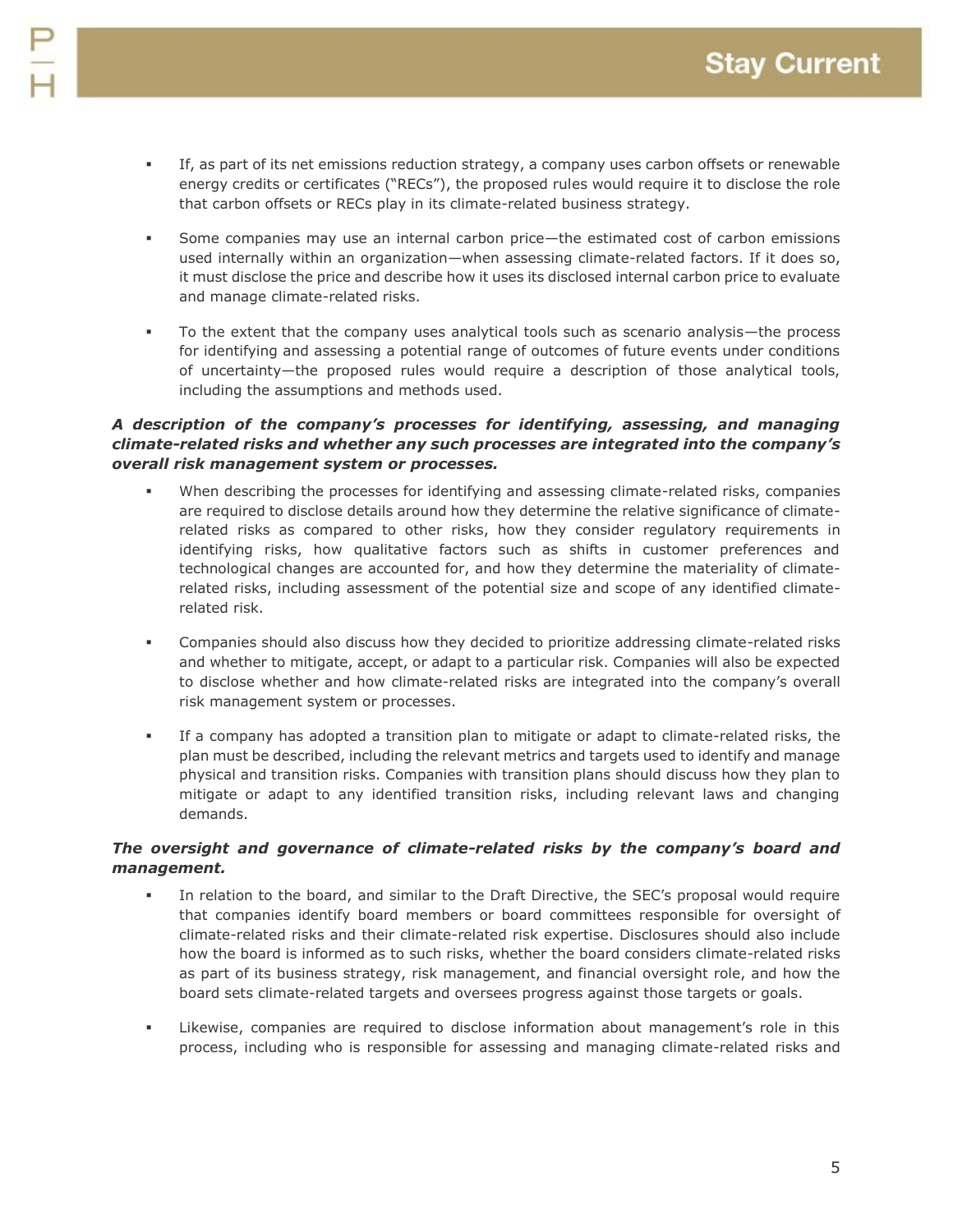their expertise in this space. Companies should also disclose how managers monitor climaterelated risks.

#### *Certain climate-related financial statement metrics and related disclosure to be included in a note to the company's audited financial statements (per a new Regulation S-X article).*

 The proposed rules would require companies to disclose certain disaggregated climate-related metrics in their existing financial statements. As part of the company's financial statements, the financial statement metrics would be subject to audit by an independent registered public accounting firm. Subjecting additional disclosures to audit procedures is likely to complicate the audit process and may impact the timing of the auditor's review. For certain metrics, including financial impact metrics, expenditure metrics, and financial estimates and assumptions, the proposed rules would require the company to disclose contextual information to enable the reader to understand how it derived the metric, including a description of significant inputs and assumptions used to calculate the specified metrics.

**The proposed rule also focuses on greenhouse gas ("GHG") emissions.** Under the proposed rule, a registrant would be required to disclose its GHG emissions for its most recently completed fiscal year and, to the extent reasonably available, for the historical fiscal years included in its consolidated financial statements in the applicable filing. The proposed rule identifies three categories of GHG emissions:

- Scope 1 emissions, or direct emissions, that result from sources owned or controlled by a company;
- Scope 2 emissions, or indirect emissions, that result from the generation of electricity, steam, heat, or cooling consumed by operations owned or controlled by a company; and
- Scope 3 emissions, which include all other indirect emissions not accounted for in Scope 2 emissions that can occur in the upstream (e.g., acquisition of goods and services, employee business travel and commuting) and downstream (e.g., use of the registrant's sold products) activities of a company's value chain.

Key components of GHG emission requirements include:

- Under the proposed rule, all registrants would be **required to separately disclose their total Scope 1 and total Scope 2 emissions**, both in gross terms and in terms of intensity.
- **A registrant would also be required to disclose its total Scope 3 emissions, both in gross terms and in terms of intensity, if those emissions are "material," or if the registrant has set a GHG emissions reduction target that includes its Scope 3 emissions.** According to the SEC, this materiality standard requires a registrant to determine whether there is a substantial likelihood that a reasonable investor would consider certain information important when making an investment or voting decision.
	- *Accommodations for Scope 3 Emissions Disclosure:* Recognizing the challenges of obtaining or verifying activity data from suppliers and other third parties in a company's value chain, the SEC proposed a number of accommodations for Scope 3 emissions disclosure, including: (1) a safe harbor from certain forms of liability under the federal securities laws; (2) an exemption for smaller reporting companies ("SRCs") from the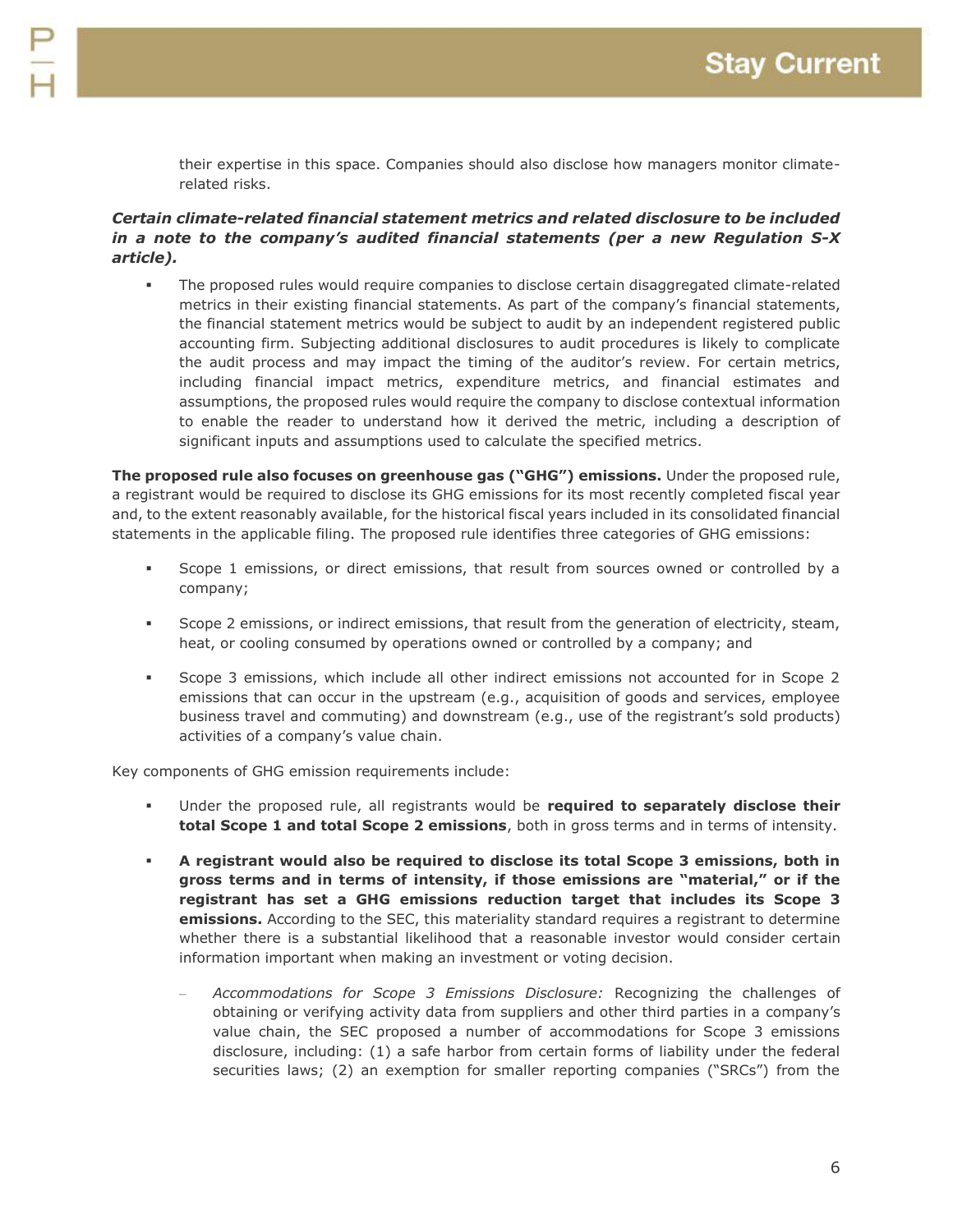Scope 3 emissions disclosure provision; and (3) a delayed compliance date for Scope 3 emissions disclosure.

- *Attestation*: A registrant, including a foreign private issuer, that is an accelerated filer or large accelerated filer **would be required to include an attestation report** covering the disclosure of its Scope 1 and Scope 2 emissions and to provide certain related disclosures about the service provider. **Under the proposed rule, the report needs to be signed by an independent GHG emissions attestation provider.** Following the GHG disclosure compliance date, both accelerated filers and large accelerated filers would be provided one fiscal year to transition to providing limited assurance and two additional fiscal years to transition to providing reasonable assurance.
- The proposed rule also states that a registrant would need to describe the methodology, significant inputs, and significant assumptions used to calculate its GHG emissions metrics, including the registrant's organizational boundaries, operational boundaries, calculation approach, and any tools used to calculate its GHG emissions. Importantly, each registrant is required to set the organizational boundaries for its GHG emissions disclosure using the same scope of entities, operations, assets, and other holdings within its business organization as those included in its consolidated financial statements to ensure consistency and enhance comparability across registrants.
- The table below summarizes the SEC's proposed phase-in periods. It assumes that the proposed rule will become effective by December 2022, and that a registrant has a December 31st fiscal year-end.

| <b>Registrant Type</b>                                       | <b>Disclosure Compliance Date</b>                                                   |                                  |  |
|--------------------------------------------------------------|-------------------------------------------------------------------------------------|----------------------------------|--|
|                                                              | All proposed disclosures, including<br>Scope 1 and Scope 2 GHG<br>emissions metrics | Scope 3 GHG emissions metrics    |  |
| <b>Large Accelerated Filer</b>                               | Fiscal year 2023 (filed in 2024)                                                    | Fiscal year 2024 (filed in 2025) |  |
| <b>Accelerated Filer and</b><br><b>Non-Accelerated Filer</b> | Fiscal year 2024 (filed in 2025)                                                    | Fiscal year 2025 (filed in 2026) |  |
| <b>SRC</b>                                                   | Fiscal year 2025 (filed in 2026)                                                    | Exempted                         |  |

### **IV. Next Steps**

Now that the long-awaited proposed climate-related disclosure rules have been released, they will be subject to a public comment period. The public's input will be considered, and the proposal may be further revised; the SEC will then vote on a final rule, a process that could take months.<sup>17</sup>

The SEC estimated that in recent years, only 33% of annual reports contained some disclosure related to climate change. As such, if the final rule is approved, issuers that had not previously engaged in climate-related reporting will likely face the most substantial costs under the SEC's proposed climate-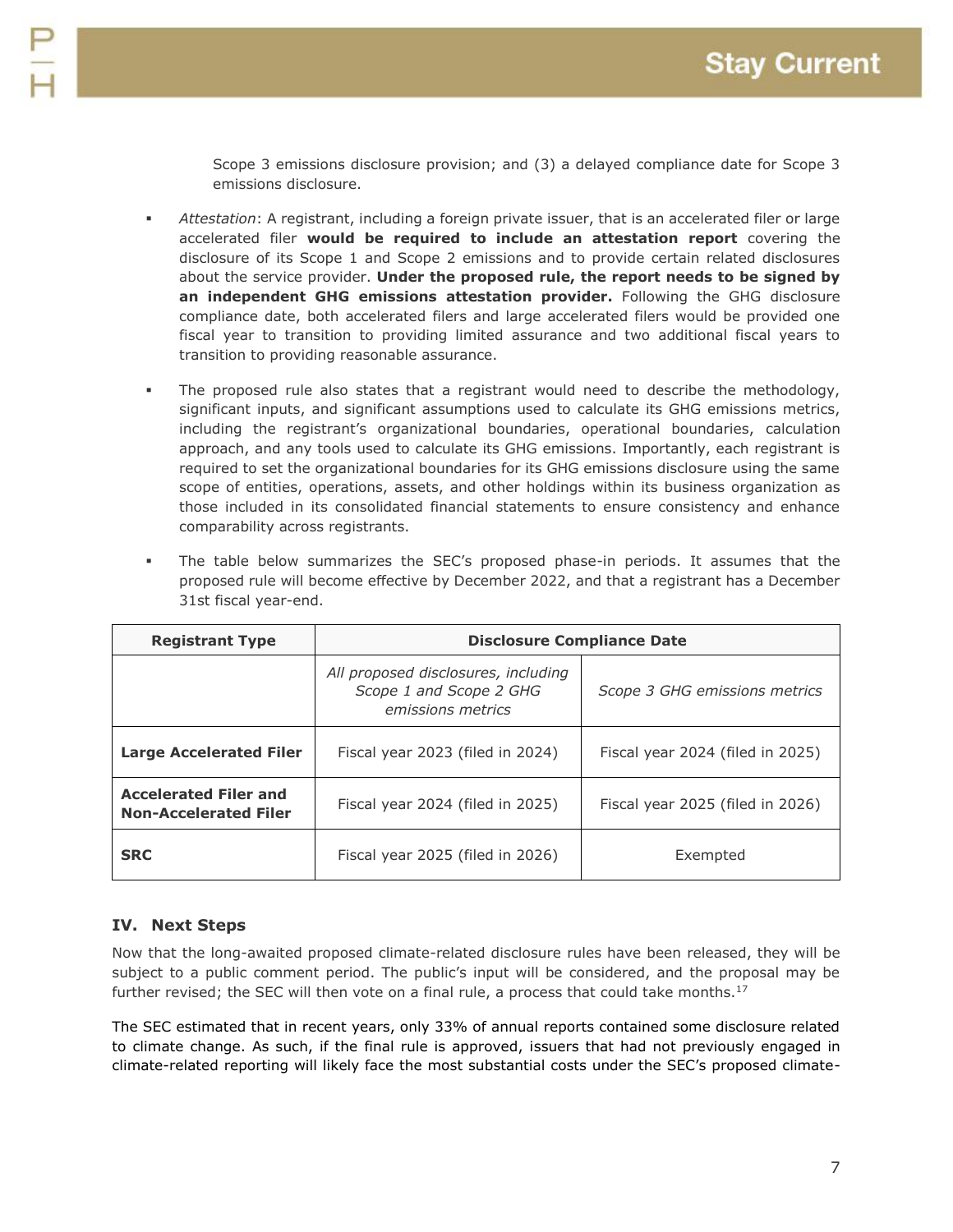related reporting requirements, including building out a staff capable of addressing the requirements, conducting the requisite climate-related risk assessments, collecting data, measuring emissions, obtaining assurance of applicable disclosures, and preparing reports. For non-SRCs, the SEC estimated that the costs in the first year of compliance would be \$640,000.

Notably, Commissioner Hester Peirce voted against the proposed rule, arguing that the proposal "will undermine the existing regulatory framework that for many decades has undergirded consistent, comparable, and reliable company disclosures."<sup>18</sup> And it is anticipated that there will be legal challenges to the SEC's proposed climate disclosure rules, as a number of State Attorneys General have already questioned whether the SEC has the statutory authority to mandate climate-related reporting.<sup>19</sup> Other objections, such as claims that requirements are overly burdensome, can also be expected, and efforts to block the new rule are almost certainly forthcoming.

#### **V. Actions to Take**

While many companies have begun to voluntarily incorporate ESG-related disclosures into their reporting in recent years, SEC's proposed mandated reporting requirements only serve to up the ante as companies would be required to disclose certain data points. This both creates risk exposure for companies that fail to disclose all required data points and increases the likelihood that companies report inaccurate or incomplete information.

Reporting on ESG-related criteria is nuanced, and specific to each company's operations. To ensure compliance with evolving ESG-related reporting requirements, companies should:

- 1. **Engage with an expert.** The proposed climate-related reporting requirements are very thorough, and would require detailed reporting. In grappling with new reporting requirements, companies should ensure that they fully understand the disclosure requirements, and how such requirements apply to their business(es).
- 2. **Evaluate required resources.** Depending upon a company's current understanding of and controls around its climate-related risks, the resources to comply may be significant, both financial and in terms of manpower required, and will likely require the retention of both internal and external experts. For instance, GHG emission requirements call for third-party attestation, which to address will likely require advance planning, management time and attention, and expenditures.
- 3. **Identify existing reporting and experience/knowledge gaps.** Companies must evaluate their current reporting practices, and determine how new reporting requirements apply to their operations, identifying areas where they previously failed to report, or reported insufficiently.
- 4. **Evolve existing policies and procedures.** Companies' existing reporting policies and procedures should be revised to incorporate ESG-related reporting requirements. As reporting expectations evolve, company policies should be sufficiently flexible to encompass new requirements to ensure ongoing compliance.
- 5. **Consider impact on board composition.** The proposed rule would require disclosures regarding board members' climate-related expertise and the role of the board in relation to addressing climate-related risks. Other recent developments, such as Nasdaq board diversity disclosure requirements, are similarly likely to result in board composition changes. Companies should be intentional in recruiting board candidates to ensure that all requirements are met, that there is an appropriate governance structure at the board and management level to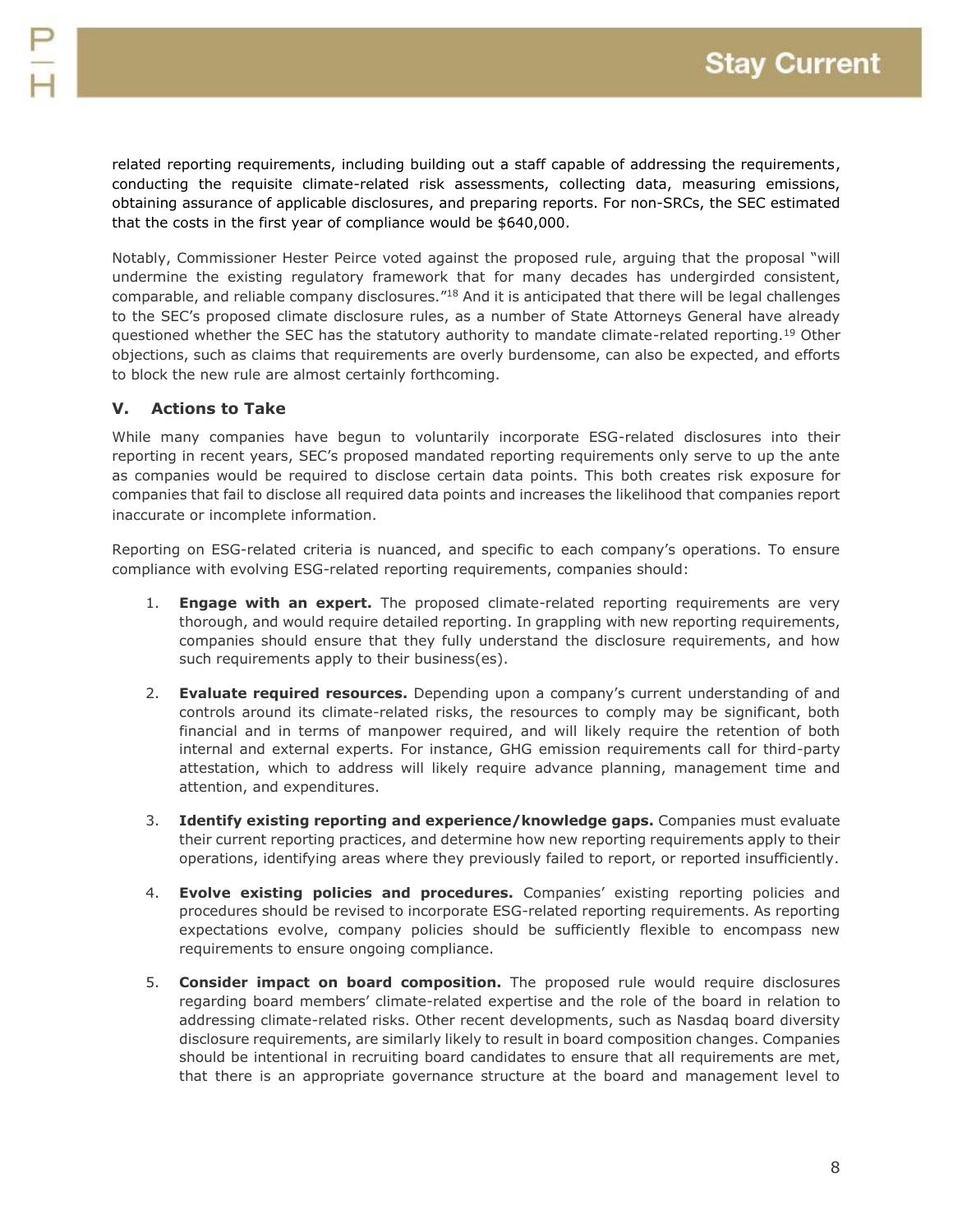understand the company's ESG-related risks, and that there are appropriate oversight, controls, and reports. This is particularly important given more recent court decisions regarding a board's duty of care under the *Caremark* standard.

The SEC's proposed climate-related disclosure requirements reflect the significant and ongoing evolution of ESG reporting expectations. Paul Hastings is experienced in working with companies to identify tangible steps and develop a tailored plan to ensure that companies are effectively addressing ESGrelated requirements. Diligent and proactive efforts to ensure compliance with reporting requirements best protect companies against regulatory inquiries while simultaneously satisfying investor and stakeholder expectations. As the SEC's proposed climate-related reporting requirements are substantial and will require significant efforts to fully address, companies should act soon to ensure ongoing compliance and a more manageable transition period if the final rule is adopted.

 $\Leftrightarrow$   $\Leftrightarrow$   $\Leftrightarrow$ 

*If you have any questions concerning these developing issues, please do not hesitate to contact any of the following Paul Hastings lawyers:*

| Paris                          | Washington, D.C.            |                   |
|--------------------------------|-----------------------------|-------------------|
| Nicola Bonucci                 | Tara K. Giunta              | Alex M. Herman    |
| 33.1.42.99.04.20               | 1.202.551.1791              | 1.202.551.1927    |
| nicolabonucci@paulhastings.com | taragiunta@paulhastings.com | alexherman@paulha |

Jonathan C. Drimmer 1.202.551.1870 [jondrimmer@paulhastings.com](mailto:jondrimmer@paulhastings.com) astings.com

- <sup>1</sup> *Open Meeting Agenda – March 21, 2022*, U.S. SECURITIES AND EXCHANGE COMMISSION (Mar. 11, 2022).  $\overline{a}$
- <sup>2</sup> Securities and Exchange Commission, *SEC Announces Enforcement Task Force Focused on Climate and ESG Issues* (Mar. 4, 2021).
- <sup>3</sup> Securities and Exchange Commission Chair Gary Gensler, *Prepared Remarks Before the Principles for Responsible Investment "Climate and Global Financial Markets" Webinar* (July 28, 2021).
- <sup>4</sup> *2020 Examination Priorities: Office of Compliance Inspections and Examinations*, U.S. SECURITIES AND EXCHANGE COMMISSION (Jan. 7, 2020); *2021 Examination Priorities: Division of Examinations*, U.S. SECURITIES AND EXCHANGE COMMISSION (Mar. 3, 2021).
- <sup>5</sup> Securities and Exchange Commission, *SEC Announces Enforcement Task Force Focused on Climate and ESG Issues* (Mar. 4, 2021).
- <sup>6</sup> Securities and Exchange Commission, Division of Examinations, *The Division of Examinations' Review of ESG Investing*  (Apr. 9, 2021).
- <sup>7</sup> Securities and Exchange Commission Acting Chair Allison Herren Lee, *Statement on the Review of Climate-Related Disclosure* (Feb. 24, 2021).
- <sup>8</sup> Securities and Exchange Commission Commissioner Hester Peirce, *Remarks at Meeting of the SEC Investor Advisory Committee* (May 21, 2020).
- <sup>9</sup> Securities and Exchange Commission Commissioner Hester Peirce, *Rethinking Global ESG Metrics* (Apr. 14, 2021).
- <sup>10</sup> Jean Eaglesham and Paul Kiernan, *Climate Disclosure Poses Thorny Questions for SEC as Rules Weighed*, The WALL STREET JOURNAL, Feb. 18, 2022.

#### Paul Hastings LLP

 $\mathsf{Q}$ Stay Current is published solely for the interests of friends and clients of Paul Hastings LLP and should in no way be relied upon or construed as legal advice. The views expressed in this publication reflect those of the authors and not necessarily the views of Paul Hastings. For specific information on recent developments or particular factual situations, the opinion of legal counsel should be sought. These materials may be considered ATTORNEY ADVERTISING in some jurisdictions. Paul Hastings is a limited liability partnership. Copyright © 2022 Paul Hastings LLP.